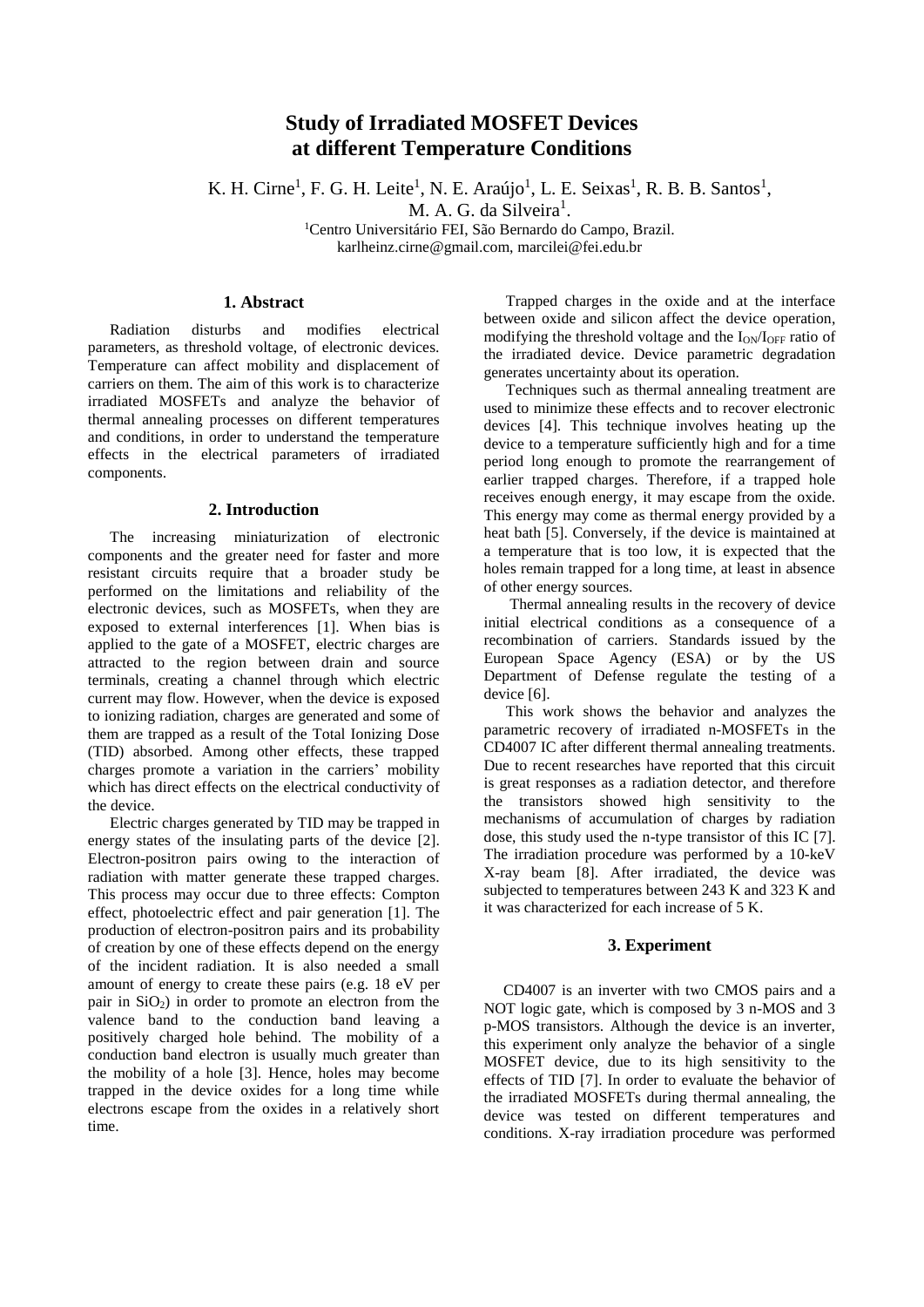with a Shimadzu XRD-7000 Diffractometer, shown in Fig. 1, with a 737.4 rad/s dose rate, accumulating TID of 750 krad. A 20-kVvoltage was applied to the X-ray tube terminals, generating a 10-keV effective energy Xray beam. The epoxy layer of the integrated circuit was removed to eliminate a barrier between the device and the radiation source. It is noteworthy that in the present study was to investigate the behavior of just one of the n-MOSFET.



*Fig. 1 - Detail of the XRD-7000 Diffractometer at Centro Universitário FEI showing the CI placed perpendicular to the X-ray beam*

In order to understand the physical process of trapping charges and the energy states occupied by them, the CI was submitted to an automatic temperature control system, which allowed analyzing the characteristic curve of the device under test (DUT). During electrical characterization, the device was in termal contact with a large metal surface (sample holder), inside a vacuum chamber, as it is shown on Fig. 2. The threshold voltage was obtained through the second derivation of I<sub>DS</sub>xV<sub>GS</sub> for a voltage between source and drain of  $V_{DS} = 100$  mV. The Different temperatures were obtained with a system composed by an ARS-2HW closed cycle cryocooler, equipped with a Lakeshore temperature controller. Electrical characterization of the transistors was performed with a NI PXIe-1062Q measurement equipment.



*Fig. 2 - Detail of the CD4007 Integrated Circuit positioned on the cryocooler ARS-2HW sample holder.*

In order to understand the effects of temperature on the physical mechanisms that would trap the charges in the device, two different experiments were conducted:

I – Temperature Ramp Annealing (TRA): in the first experiment, the previously irradiated, unbiased device was subjected to a ramp of increasing temperature that last 2 hours and 20 minutes. Temperature was changed from 243 K up to 323 K, and the device was electrically characterized each 5 K of temperature increase. Sourcedrain voltage was  $V_{DS} = 100$  mV and temperature was constant during characterization. It is important to emphasize that more than one characteristic curve was obtained at each step of temperature, ensuring that the parameters for n-type device was extracted considering system stability.

II – Steady Temperature Annealing (STA): in the second procedure, the integrated circuit was maintained at a constant temperature of 323 K. In order to check the action of the electric field applied after the system acquire stability in this temperature, one of the devices n-type was unbiased and the other was biased ( $V_{GS}$  = 5.0 V) during the thermal treatment. During characterization, source-drain voltage was  $V_{DS} = 100$ mV.

## **4. Results**

#### **4.1. Results for experiment I**

For the first experiment (TRA), Fig. 3 presents the threshold voltages for an n-MOS transistor as a function of time of the system, with a variation of 5 K between each step. Fig. 4 presents threshold voltage shifts as a function of temperature for the same experiment.



*Fig. 3 – Threshold Voltage on n-MOS transistor with a 750 krad accumulated dose and with temperature ranging from 243 up to 323 K, during more than 2 hours. Red dashed line indicates the threshold voltage after irradiation with stability in room temperature.*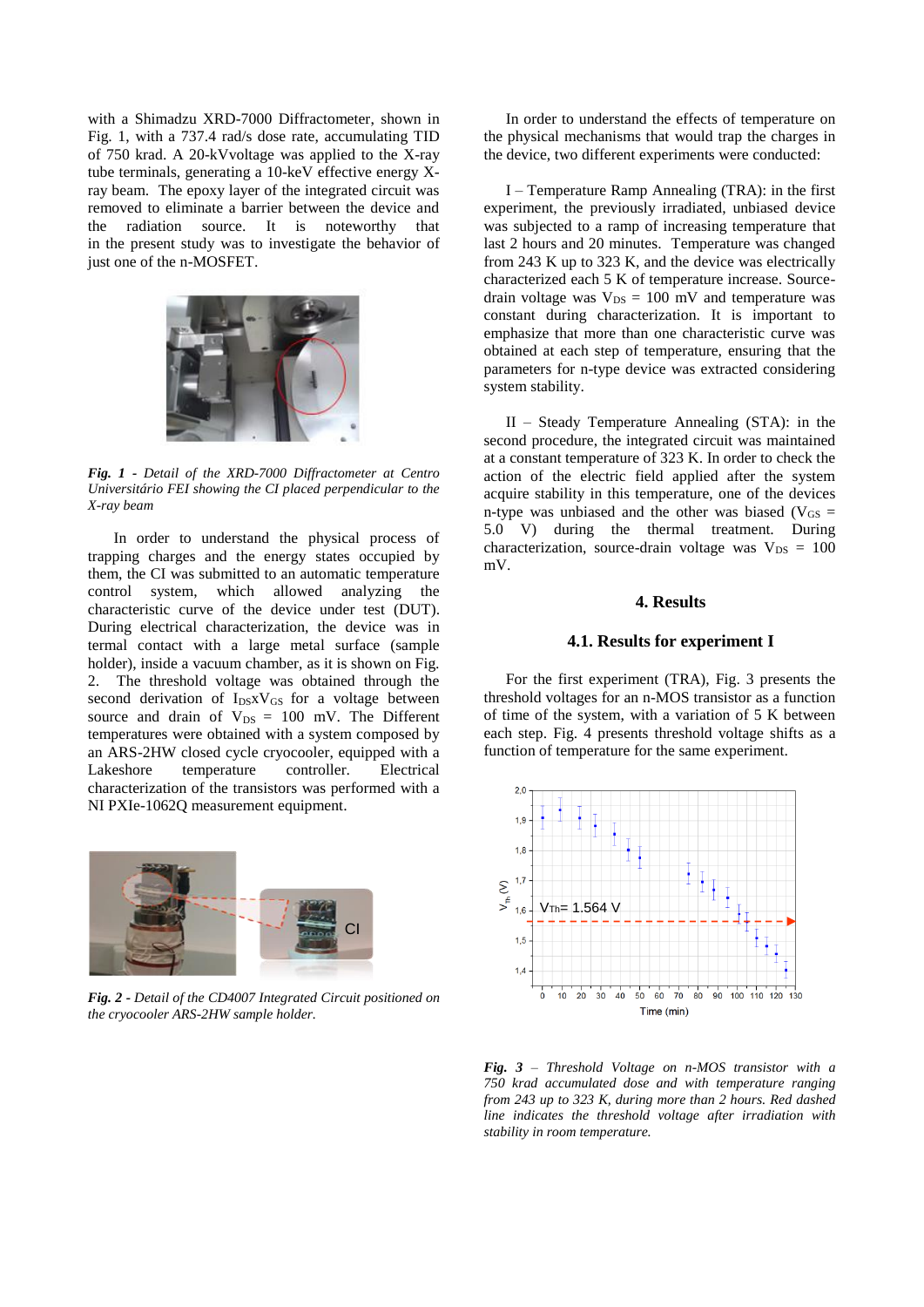

*Fig.4 – Variation of Threshold Voltage (comparison with the initial threshold voltage of VTh=1,56V) versus Temperature curve.*

We can clearly observe that during the first experiment, the threshold voltage decreased with the increasing temperature. When the device is at thermal annealing with a temperature of 243 K its threshold voltage is  $V_{Th} = (1.910 \pm 0.038)$  V, a variation of 0.346 V with its threshold voltage after irradiation and at room temperature of  $V_{Th} = (1.564 \pm 0.031)$  V. On the other hand, its operation voltage at the temperature of 323 K reaches  $V_{\text{Th}}$  = (1.404  $\pm$ 0.028) V, which represents a variation of -0.160 V in respect to its initial parameter. Due to the low initial temperatures, trapped holes in the oxide-silicon interface remained trapped. As we increase temperature, some of these initially trapped holes began to free themselves from their traps, affecting the threshold voltage.

Maximum transconductance, which is related with the carriers' mobility [8], as function of increasing temperature is presented in Fig 5. It is possible to observe a decrease of the maximum transconductance with increasing temperature, a consequence of the reduction of the carriers' mobility. We interpret this finding as suggesting that the holes released from interface traps recombine with conduction band electrons in silicon, reducing the carriers' effective mobility.



*Fig.5 – Maximum Transconductance (gmmáx) versus Temperature for a VDS=100 mV.*

Fig 6 presents the ION/IOFF ratio as a function of increasing temperature. A large  $I_{ON}/I_{OFF}$  ratio is essential for an easy identification of high and low logic states. I<sub>ON</sub> parameter was taken by extrapolating linear region of  $log(I_{DS})$ xV<sub>GS</sub> curve [9]. On the other hand,  $I_{OFF}$ parameter is the current of the device when its voltage between source and gate is 0 V. At a temperature of 243 K the MOSFET has an  $I_{ON}/I_{OFF}$  ratio of (344  $\pm$ 17). This parameter presented some fluctuations during the steps of thermal treatment indicating an increase with temperature. When it is exposed to a temperature of 323 K the ratio reaches (515  $\pm$ 26). While I<sub>OFF</sub> had a variation of (9.84  $\pm$ 2.9) I<sub>ON</sub> increased from 3.31  $\pm$  4.98 up to  $6.26 \pm 4.98$ . This happened because silicon conductivity increases with increasing temperature due to increased carrier density.



*Fig.6 - ION/IOFF ratio versus Temperature curve for a n-MOS transistor.*

### **4.2. Results for experiment II**

For the second experiment (STA), the resulting threshold voltage versus time curves, for an unbiased and for a biased n-MOS transistors at  $T = 323$  K are